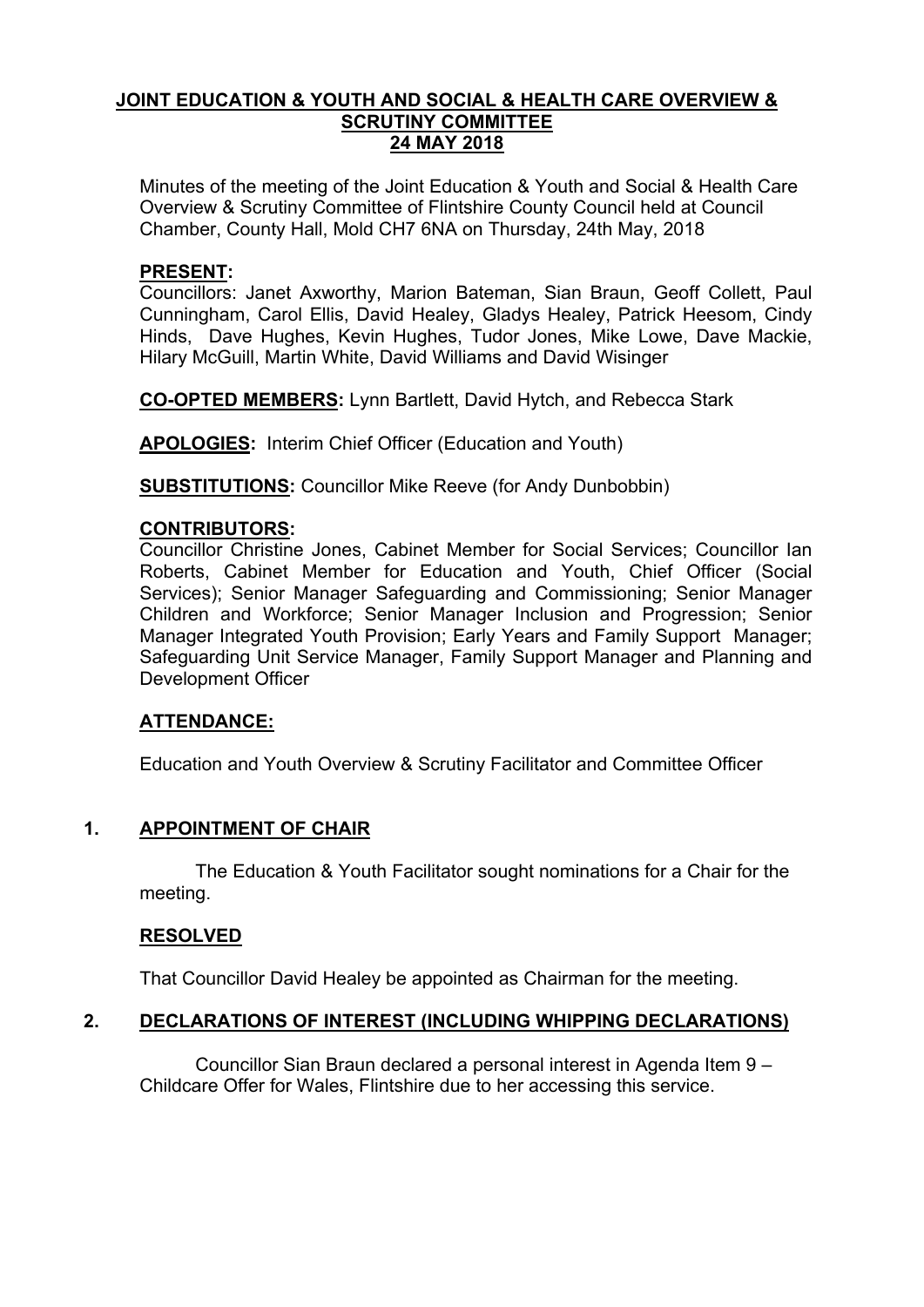## **3. CORPORATE PARENTING STRATEGY**

The Chief Officer (Social Services) introduced a report to endorse a refreshed Corporate Parenting Strategy for Flintshire. He advised that the report outlined the ongoing work being undertaken to form a new Corporate Parenting Strategy within the context of the Social Services and Well-being (Wales) Act 2014 and national developments relating to Corporate Parenting.

The Planning and Development Officer provided background information and reported on the main considerations, as detailed in the report, concerning progress in developing Flintshire's Corporate Parenting Strategy. He explained that the Strategy would be in place for at least 5 years to ensure consistency and make a positive difference for looked after children and care leavers. He referred to the draft Corporate Parenting Strategy 2018-2023 which had been provided to the Committee for endorsement.

Councillor Hilary McGuill asked if the text in the Strategy could be amended to read as if it were addressing a child. The Planning and Development Officer agreed to amend the text accordingly.

Councillor Kevin Hughes asked if the Strategy could be amended to reflect, where a looked after child was placed in foster care, consideration would be given to placing them with foster parents who had the same religious beliefs or ethnicity. The Senior Manager Children and Workforce explained that this was already taken into consideration and agreed to include it within the Strategy.

Following a suggestion by Councillor Carol Ellis, the Committee recommended that a short presentation on Corporate Parenting be given at a future meeting of the County Council and also to the Chief Officer Team. The Senior Manager Children and Workforce suggested that young people be invited to shape the presentation to provide Members with real life examples.

Mrs. Rebecca Stark suggested that personal examples from young people showing how the Strategy had worked for them be added to the final Strategy.

Councillor Janet Axworthy suggested that the title of the Strategy be changed to 'Looking After You: Corporate Parenting Strategy'.

In response to a suggestion from Councillor Cindy Hinds and the further comments made by the Committee around the Pride of Flintshire event, the Senior Manager Children and Workforce suggested that he e-mail all Members with a brief overview of the Pride of Flintshire event and also to invite contributions from Members.

Mr. David Hytch asked if co-opted Members of the Education & Youth Overview & Scrutiny Committee could be included in the e-mail and also be invited to attend the Pride of Flintshire event in September.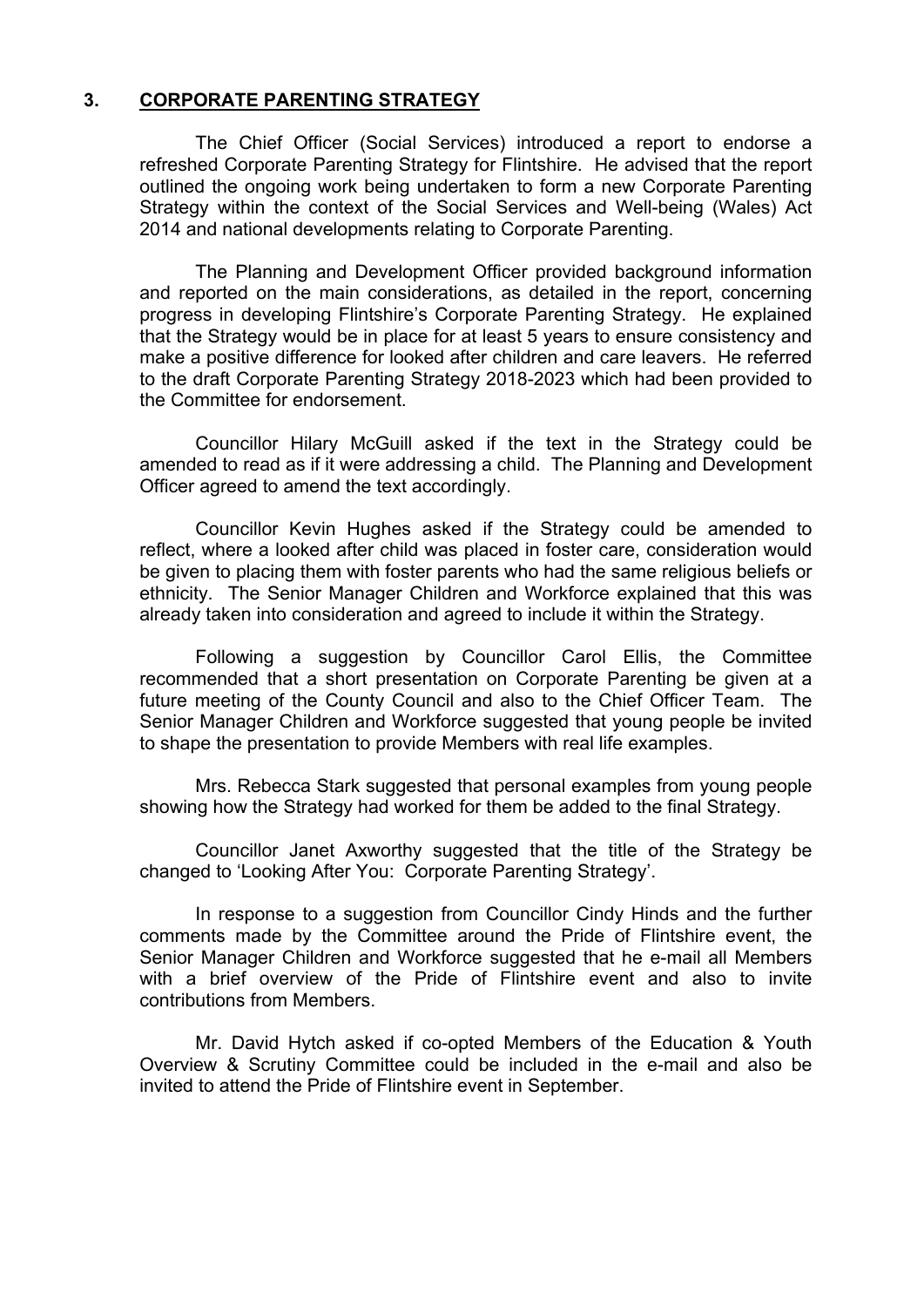### **RESOLVED:**

- (a) That the proposed actions to publish a new Corporate Parenting Strategy, taking into account the proposed amendments suggested by Members, be endorsed;
- (b) That the proposed action for all Flintshire County Council staff to be responsible for delivering the Strategy be endorse;
- (c) That the proposed action to develop and implement a cross-portfolio action plan to deliver on the statements outline in the Strategy, be endorsed; and
- (d) That Corporate Parenting be raised at a future County Council meeting and Chief Officer Team, with the involvement of young people.

### **4. EDUCATION ATTAINMENT OF LOOKED AFTER CHILDREN IN FLINTSHIRE**

The Senior Manager – Inclusion and Progression introduced a report on the Annual Education Attainment of Looked After Children. She advised that the report outlined the academic attainment of Flintshire's Looked After Children for the academic year 2016-2017. The data related to the Looked After Children cohort identified in line with the definition 'A child of statutory school age, i.e. between 5 and 16 years, who was looked after during the academic year 2016- 17, for at least one year prior to 31 August 2017'. The Senior Manager explained that for the purpose of the report, children looked after under Short/Breaks/Respite Care were not included in the statistical analysis. The data had been grouped into four age groups corresponding to the National Curriculum Key Stages. The Senior Manager reported on the main points as detailed in the report.

Mrs. Lynne Bartlett asked if the educational attainment of children who had previously been looked after was monitored. The Senior Manager – Inclusion and Progression said that once this data had been defined it could be collated.

Councillor Hilary McGuill raised concerns around the number of Looked After Children in Education who were leaving school without qualifications and asked how this was being addressed. The Senior Manager – Inclusion and Progression reported on the various initiatives being used to engage with young people to encourage them to continue with their education. She commented on the challenges and emotional difficulties experienced by some young people in their early years which could also impact on their performance throughout their education. Councillor Hilary McGuill suggested that looked after children who had gained success through educational settings, be invited to speak to looked after children who were feeling disaffected by education for one reason or another.

In response to a question around mental health and the possible shortage of psychologists in North Wales, the Chair advised that Marilyn Wells, CAMHS Service Manager, and Andrew Gralton, Assistant Director of Children's Services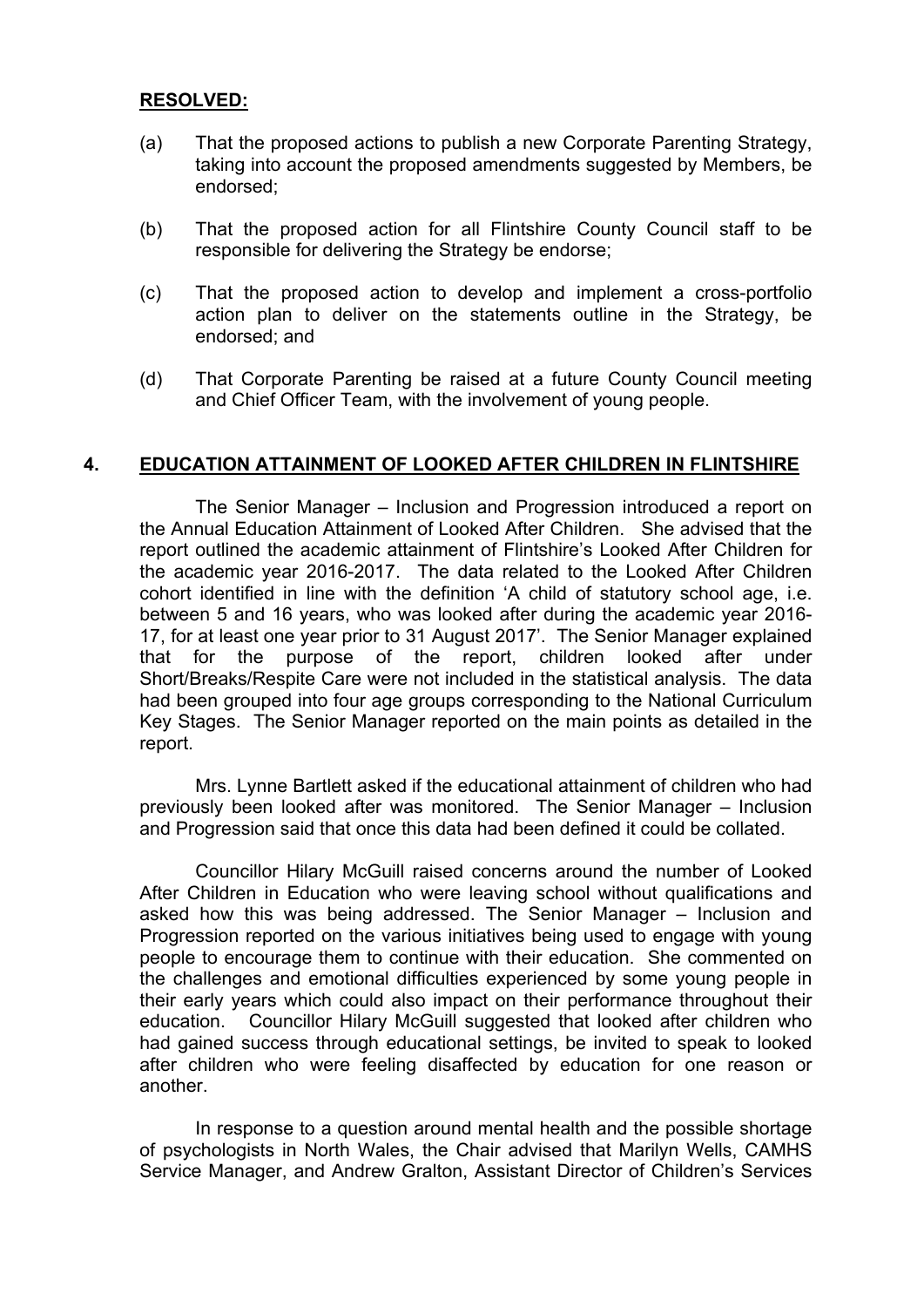would be attending the meeting of the Social & Health Overview & Scrutiny Committee to be held on 14 June 2018, to discuss the CAMHS.

Councillor Gladys Healey expressed concerns around the schools admission policy and said that some parents experienced difficulty in enrolling their child into a local school. She also commented on the increasing number of parents who elected to have their child educated at home. In response to the concerns Councillor Ian Roberts explained that there were various reasons why some children were not able to attend their parent's choice of school. He also advised that there were no boundaries for school admissions. Councillor. Roberts reported that there was a national increase in the number of parents who chose to have their child educated at home. The Senior Manager – Inclusion and Progression reported that the Welsh Government was undertaking work to look at the increasing trend for home tuition and the reasons why parents opted for this service.

Councillor Carol Ellis commented on the emotional and physical difficulties experienced by some young people during their upbringing and said that their achievements were commendable as a result of the problems they had overcome. In response to a question from Councillor Ellis on the support available to Looked After Children in school, the Senior Manager – Inclusion and Progression, explained that there were substantial support systems in place in schools and referred to the post of a designated Looked After Children teacher in schools and the wider counselling services which were available.

Councillor David Williams referred to the range of vocational courses available to young people as an alternative pathway to higher education and career opportunities.

Councillor Cindy Hinds commented on the issue of bullying of young people via social media and asked how this was being addressed in schools. The Senior Manager – Inclusion and Progression, said this problem was taken seriously by schools and spoke of the work undertaken to provide guidance and support to schools on how to deal with it.

The Committee recommended that a report on School Admissions be submitted to a future meeting of the Education & Youth Overview & Scrutiny Committee.

#### **RESOLVED:**

- (a) That Members actively engage as Corporate Parents for Looked After Children, promoting awareness and challenging provision within Flintshire educational settings;
- (b) That Members actively encourage all educational staff to promote the educational welfare of Looked After Children within Flintshire establishments at a 'whole school level'; and
- (c) That a report on School Admissions be submitted to a future meeting of the Education & Youth Overview & Scrutiny Committee.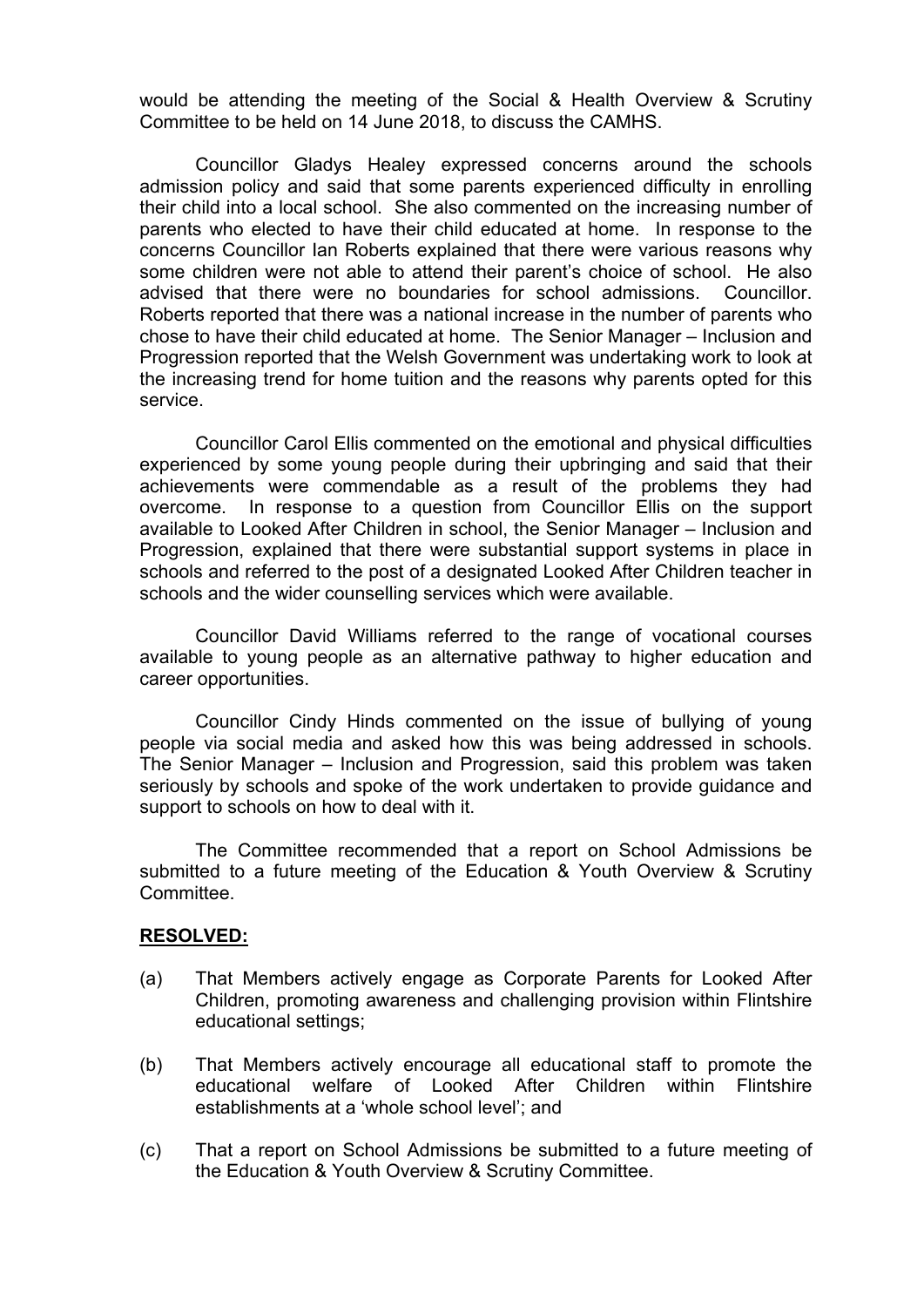# **5. SAFEGUARDING OF CHILDREN AND CHILD PROTECTION**

The Senior Manager Safeguarding and Commissioning introduced a report to provide information on the Children's Safeguarding provision and Child Protection process within the County boundaries. She explained that the report provided key statistical and performance related information about children at risk for whom the Authority had significant safeguarding responsibilities.

The Senior Manager Safeguarding and Commissioning referred to the main considerations, as detailed in the report, around Children's safeguarding, Education and Youth, and Social Services priorities for the safeguarding of children, and corporate safeguarding.

In response to a question by Councillor Tudor Jones concerning whether the targets for review of children on the Child Protection Register were met, the Safeguarding Unit Service Manager explained that the Authority had robustly achieved all its targets for review of children on the register in line with the All Wales Child Protection Procedures.

Councillor Kevin Hughes asked if information was available on the ages of children on the child protection list and also whether there was any correlation between the ages and the categories of risk. The Safeguarding Unit Service Manager said that the data on ages of children was available and could be shared. She also said that the data could be broken down to see if there was any correlation between the ages and the categories of risk.

Councillor Hilary McGuill raised concerns regarding the safeguarding of children in the vicinity of school premises at the end of the school day. In response the Safeguarding Unit Service Manager referred to the work of the Corporate Safeguarding Panel and advised that representatives from both Education Services and the Police attended the Panel and commented on the partnership work which took place around areas of shared concern. Councillor McGuill suggested that the Police be asked to monitor 'hot spots' in areas of concern to prevent children and young people from harm and to deter anti-social behaviour.

Councillor Patrick Heesom commented on the lack of provision of youth services for young people in Flintshire which he said had created a 'dire' social need.

## **RESOLVED:**

- (a) That the information in relation to the Safeguarding of Children and Child Protection for the period 1<sup>st</sup> April 2017 to 31<sup>st</sup> March 2018, be noted; and
- (b) That due regard be taken to the partnership working taking place across portfolio areas to protect children and young people from harm.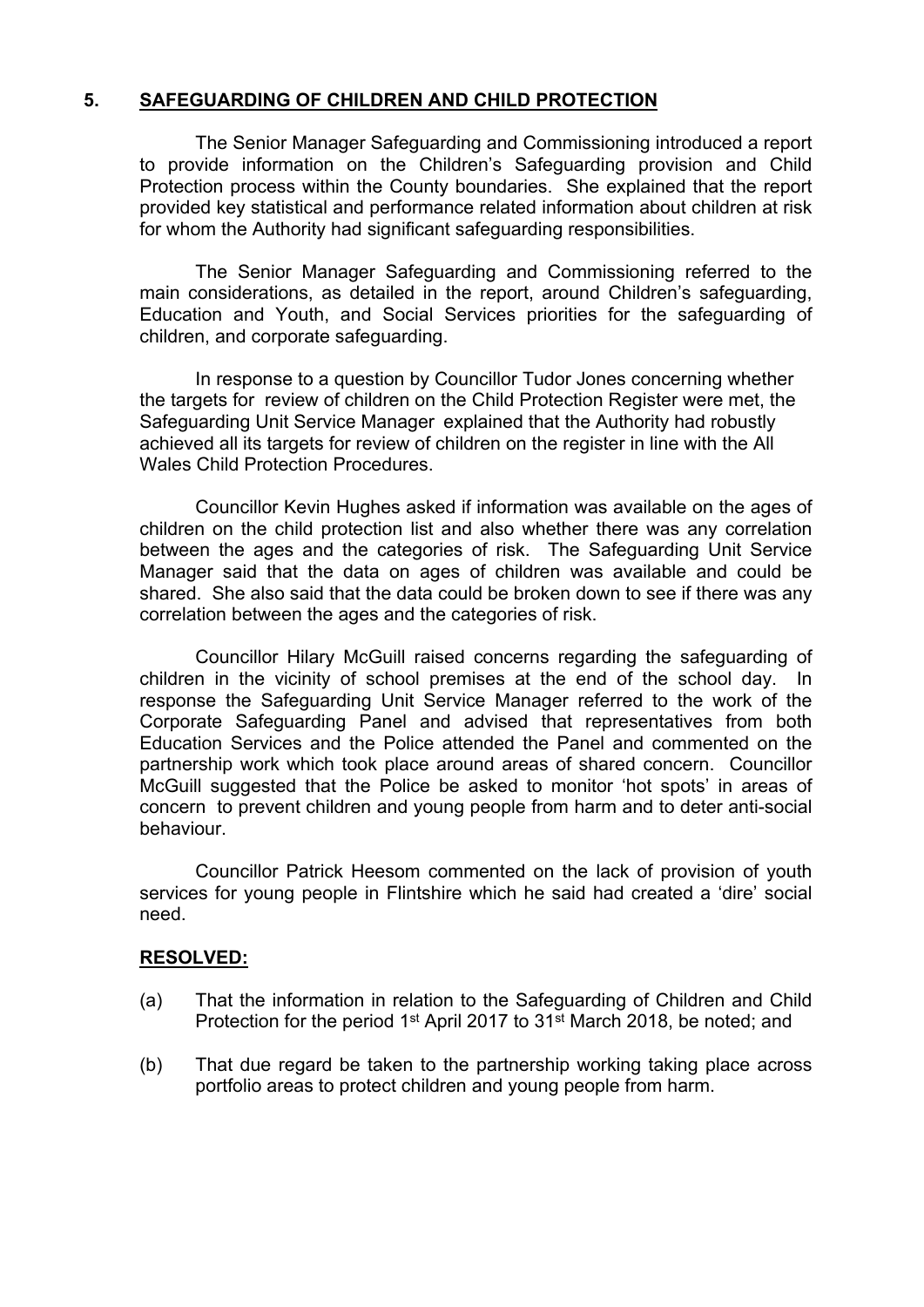# **6. ADDITIONAL LEARNING NEEDS AND EDUCATION TRIBUNAL (WALES) ACT 2018**

The Senior Manager – Inclusion and Progression introduced a report to update on implementation plans arising from the Additional Learning Needs Bill Legislation. She provided background information and reported on the main considerations, as detailed in the report.

During discussion Officers responded to the questions raised by Councillor Tudor Jones regarding the care and support provided to young people with Additional Learning Needs (ALN) from the age of 18.

The Senior Manager – Inclusion and Progression reported that it would be reasonable to anticipate that the increase in age range from 19 to 25 and the broadening of the legislative cover, would result in a larger number of Individual Development Plans. The revised legislation also provided for the responsibility for the commissioning and funding of Post 16 specialist provision to transfer from Welsh Government (WG) to Local Authorities; the mechanism for this was yet to be defined.

It was suggested that a further report on what Flintshire was doing for care leavers could be provided to a future meeting of both the Education & Youth Overview & Scrutiny and Social & Health Care Overview & Scrutiny Committees.

### **RESOLVED**

- (a) That the report be noted; and
- (b) That an update report on local and regional implementation plans arising from the legislation be submitted to a future meeting of both Education & Youth Overview & Scrutiny and Social & Health Care Overview & Scrutiny **Committees**

## **7. FLINTSHIRE EARLY HELP HUB**

The Senior Manager Integrated Youth Provision, introduced a report to provide an overview of the operation and effectiveness of the Early Help Hub. She provided background information and invited the Senior Manager Children and Workforce to present the report.

The Senior Manager Children and Workforce explained that the Hub offered families advice and assistance when previously referrals would not have been actioned and there was a high risk of a repeat referral back to Children's Services with more complex need being defined. He reported on the development of the Early Help Hub which could be summarised into the following phases:

- Design
- Soft launch
- Implementation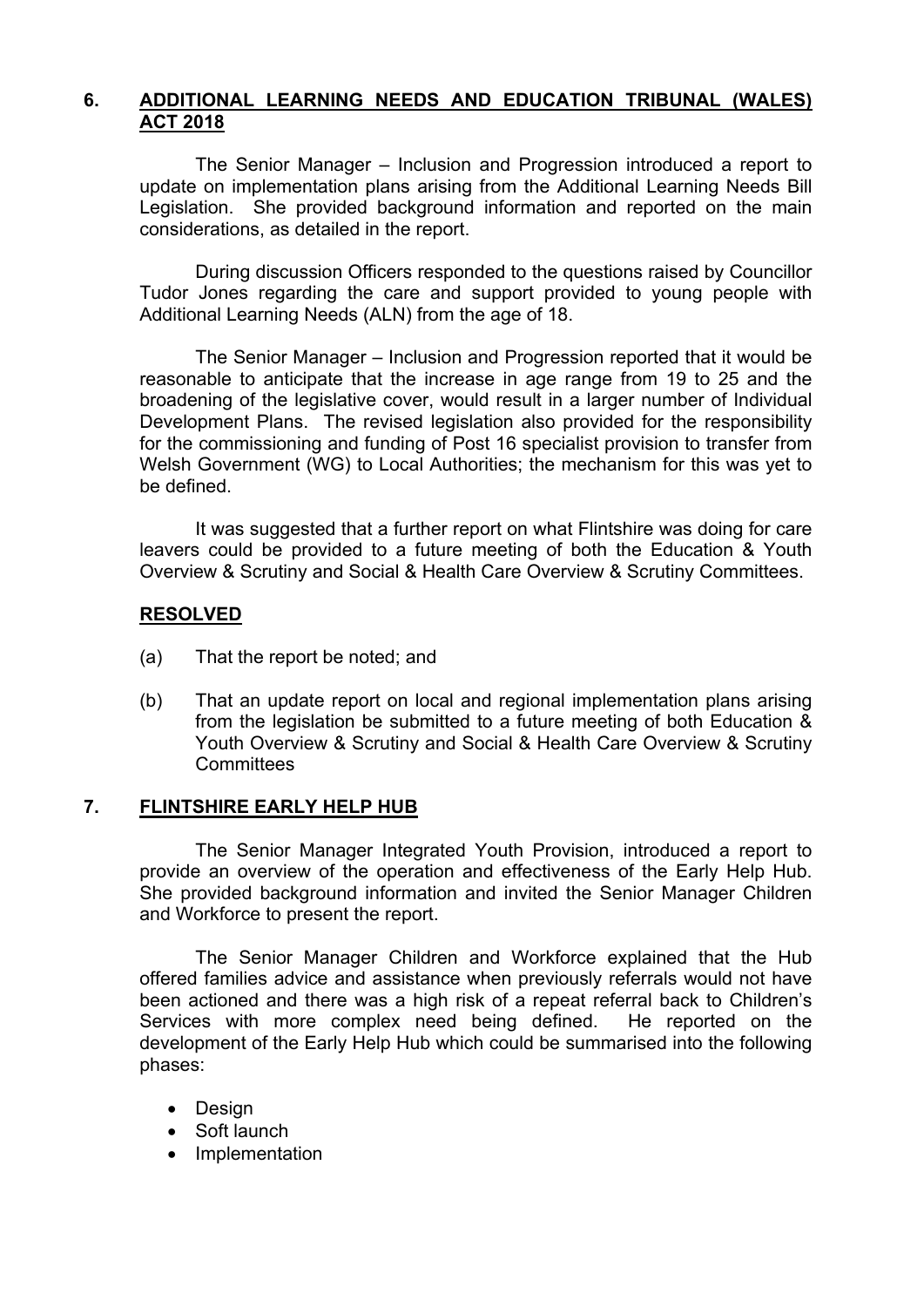Members spoke in support of the excellent work which had been undertaken on the Early Help Hub and congratulated officers on their achievements. Members also spoke in support of the collaborative work which had been undertaken to design and develop the Hub with multi-partner agencies, citing the North Wales Police and Public Service Board as an example.

Mrs. Rebecca Stark commented on the need for funding to be continued in the future and asked how the profile of the Early Help Hub could be raised to ensure the Welsh Government, other authorities and organisations/bodies, were aware of the work and the positive outcomes being achieved in Flintshire.

## **RESOLVED**

- (a) That the Committee congratulate officers on the work which had been undertaken on the Early Help Hub;
- (b) That the ongoing work and commitment to the Early Help Hub as part of a wider programme to support families experiencing trauma aligned to Adverse Childhood Experiences (ACE's) be supported; and
- (c) That the Committee support the collection of data and evidence to demonstrate the need for continued Families First funding from Welsh Government.

### **8. CHILDCARE OFFER FOR WALES, FLINTSHIRE**

The Chief Officer (Social Services) introduced a report on the rollout of free childcare provision and advised that the report provided an update on the funded Childcare Offer for Wales in Flintshire. He invited the Early Years and Family Support Manager to present the report.

The Early Years and Family Support Manager reported on progress in developing and delivering the Childcare Offer for Wales in Flintshire and referred to the main considerations as detailed in the report.

Councillor Martin White congratulated officers on the excellent work which had been undertaken to roll out the Childcare Offer in Flintshire.

#### **RESOLVED**:

- (a) That the progress made to full roll out of the Childcare Offer in Flintshire be endorsed; and
- (b) That the proposed cross-country delivery plan be endorsed.

## **9. ATTENDANCE BY MEMBERS OF THE PRESS AND PUBLIC**

There were no members of the press or public in attendance